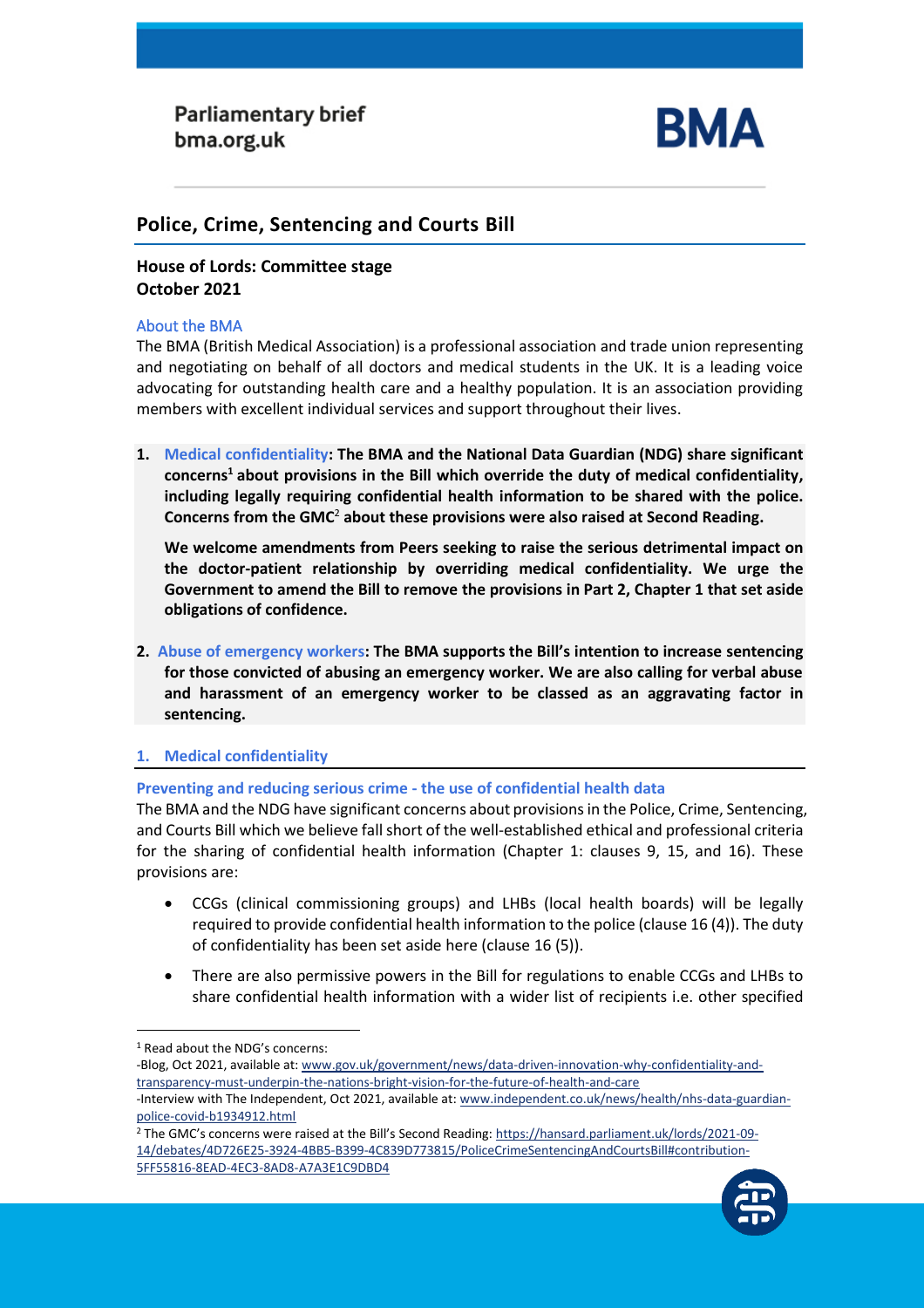

authorities, including councils and educational authorities, as well as the police (clauses 9 and 15). Again, the duty of confidentiality is set aside here.

We believe that setting aside of the duty of confidentiality, to require confidential information to be routinely given to the police when requested, will have a highly damaging impact on the relationship of trust between doctors and their patients. A removal of a long-established protection for confidential health information, alongside a broad interpretation of 'serious crime', may mean many patients are reluctant or fearful to consult or share information with doctors.

#### **Status quo - sharing confidential data to prevent, reduce, or prosecute serious crime**

There are already well-established routes for doctors to disclose confidential information on 'public interest' grounds, on a case-by-case basis, if it is necessary for the prevention, detection, or prosecution of serious crime or where there is an imminent risk of serious harm to an individual. This is recognised in the GMC's guidance on confidentiality.

There is no legal definition as to what constitutes a 'serious' crime but in the BMA's view, serious crime includes murder, manslaughter, rape, treason, kidnapping, violent assault, and abuse of children or similar acts which have a high impact on the victim. Serious harm to the security of the state or to public order and serious fraud will also fall into this category.

#### **Confidential healthcare information - a special legal status**

The BMA recognises the Bill's intention to comply with existing data protection legislation, but this alone does not offer adequate protections for confidential healthcare information. The particular sensitivity of health information has long been afforded special legal status, over and beyond the Data Protection Act, in the form of the **common law duty of confidentiality**. People must feel that they can share information with health professionals in confidence, without worrying how it will be used - an erosion of trust could negatively impact on the doctor-patient relationship and deter some people from seeking care, with potential adverse impacts on those individuals but also on public health.

Cases before the courts have reaffirmed that society has an interest in maintaining a confidential health service,<sup>3</sup> and, moreover, Article 8 of the Human Rights Act 1998 supports this common law duty of confidentiality. It is, therefore, extremely concerning that the Bill sets aside this special legal status.

### **We believe the Bill must be amended to ensure the common law duty of medical confidentiality is not set aside. The Government must remove the provisions in Part 2, Chapter 1 that set aside obligations of confidence.**

**Separately, we hope discussion on amendments will address the wording in relation to statutory data protection legislation, such as in clause 9(5)(a). It is not clear to the BMA whether this wording would permit disclosures that contravene data protection legislation if there is a caveat that '***in determining whether a disclosure would do so [contravene], any power conferred by the regulations is to be taken into account'***.**

#### **Anonymous versus identifiable health data**

It is our understanding that the intention behind the data-sharing provisions in the Bill is for government and specified authorities to collaborate to prevent and reduce serious violence in England and Wales, i.e. for planning purposes. We wholly support this ambition, but we have sought clarification from the Home Office and Department of Health and Social Care as to why

<sup>3</sup> See *Ashworth Security Hospital v MGN* [2002] UKHL 29 and *Campbell v MGN* [2004] UKHL 22.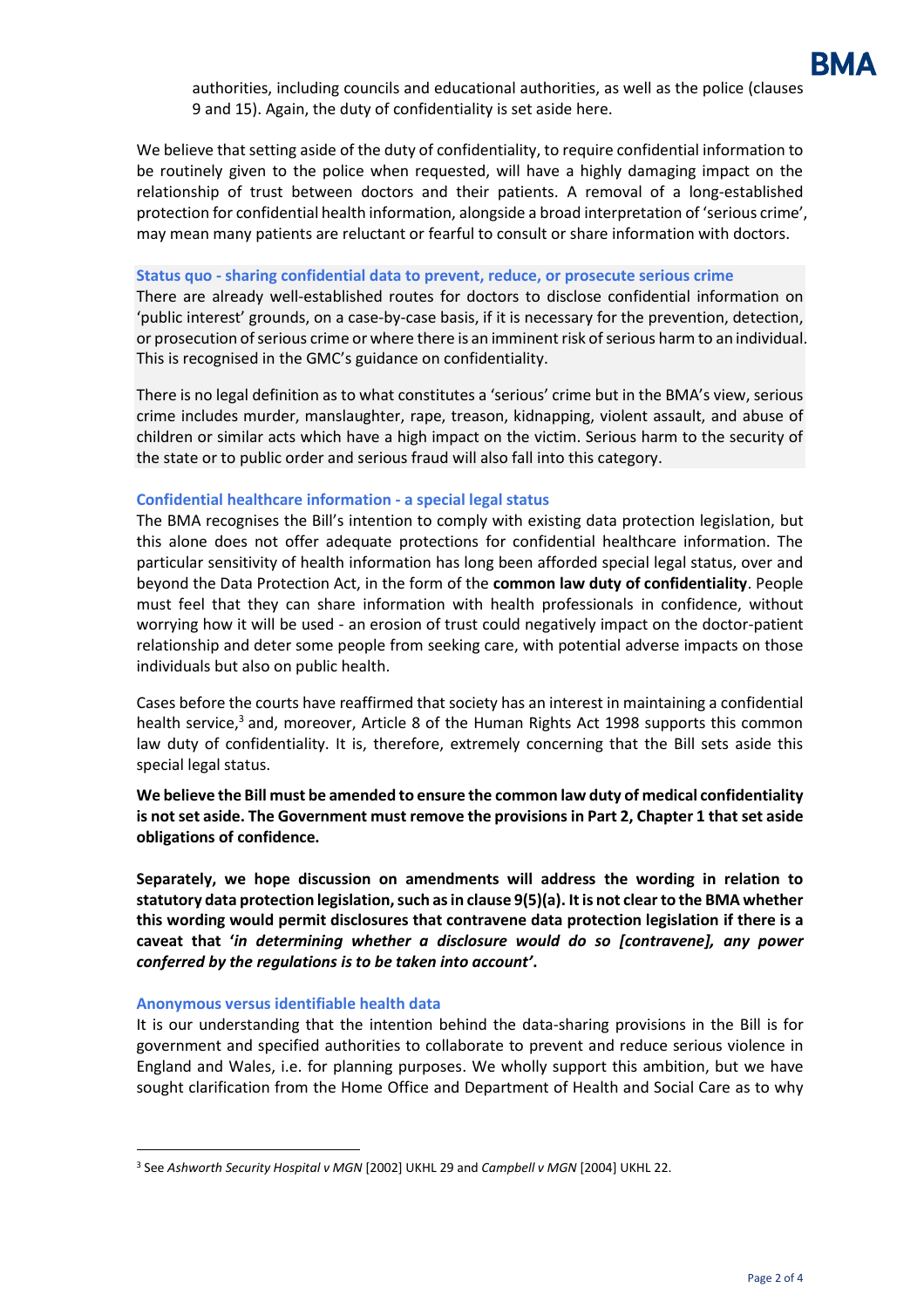

identifiable, confidential health information about individuals would be necessary to fulfil this purpose.

It is our view that **anonymous** data, instead, would suffice to assist a specified authority in its planning to prevent and reduce serious violence in a given area. This would allow numerical data about the prevalence of serious violence to be used - for example, a disclosure that there were *x* number of attendanceslast month for *y* injury at A&E in Hospital*z*. Such anonymous data-sharing could facilitate planning to reduce and prevent serious crime without breaching doctor-patient confidentiality.

**Based on our understanding of the Bill's stated aim, anonymous data should be sufficient; no justification has been provided as to why planning would be impeded by the use of anonymised information.**

**Even if it is the case that there are purposes for which the Home Office wishes to identify individuals, the existing thresholds for disclosure (as highlighted in the 'status quo' box above), which reflect the importance of medical confidentiality, must still apply. This will no longer be the case if the common law duty of confidentiality is set aside in favour of the disclosures which will be required and permitted under this Bill.** 

#### **Interpretation of 'serious violence'**

The duty in clause 7 to 'prevent and reduce serious violence' is broadly drafted; for example, 'violence' includes damage to property (clause 12 (3)). This is very different to our interpretation of serious violence (as set out earlier), and we believe that the envisaged data-sharing falls some way short of the established ethical and professional standards of medical confidentiality that are central to public trust in the health service.

**We believe that the provisions in Chapter 1 drastically alter the existing basis on which confidential data might be shared in order to prevent or detect serious crime.**

### **Compulsory, blanket disclosures versus discretionary, case-by-case disclosures**

The Bill's inclusion of a compulsory, blanket obligation for CCGs and LHBs to share confidential health information with the police is extremely concerning. Currently, doctors use their professional discretion to balance the benefits and harms of disclosure, taking into account the level of seriousness of the crime, when the police request access to confidential information. Doctors are not automatically required to override their duty of confidence to their patient.

### **A doctor's professional judgement about when to disclose information in the public interest should not be replaced by a blanket compulsion for CCGs to share confidential data.**

#### **Future consequences**

The future ramifications of the Bill's provisions must also be highlighted, as the planned replacement of CCGs with Integrated Care Boards could have a real impact on the potential for police to access significant amounts of confidential health information. <sup>4</sup> These Boards could potentially hold large quantities of confidential information to which the police will have access under these provisions.

**The consequences of setting aside duties of confidentiality in this Bill could be even more damaging in the future given the forthcoming changes to CCGs.**

#### **2. Abuse of emergency workers**

**Doubling sentencing for abusing an emergency worker**

<sup>4</sup> CCGs are to be abolished under the Health and Care Bill (Section 13 inserts 14Z27 into the NHS Act 2006 'Abolition of Clinical Commissioning Groups')